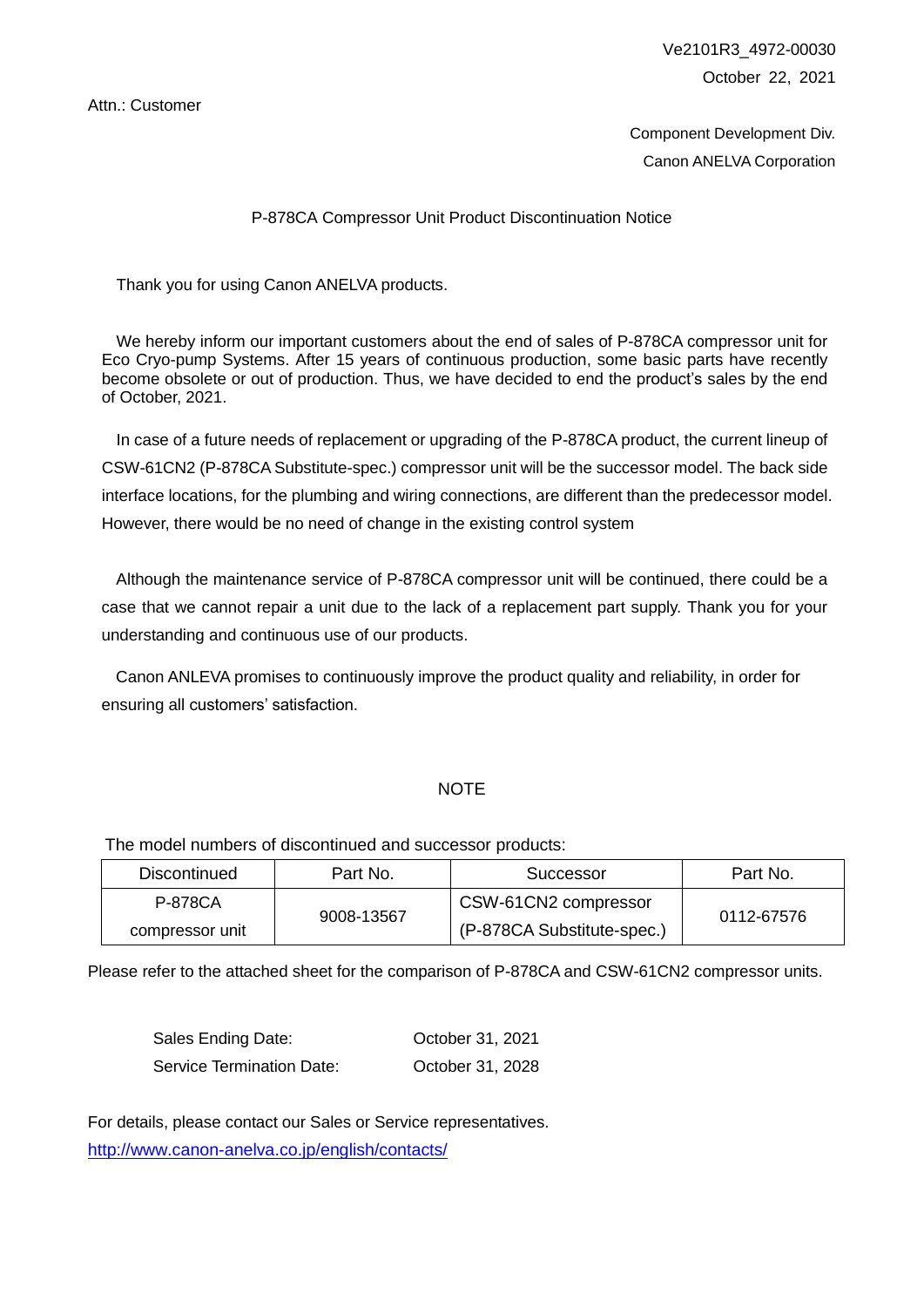# CSW-61CN2 / P-878CA Compressor Unit Comparison

### 1. Unit Appearance



CSW-61CN2 (P-878CA Substitute-spec.) P-878CA

※ Upgrading an existing P-878CA will require the 30A circuit breaker box to be added on the back of CSW-61CN2. The interface locations of the helium gas fitting, the coolant plumbing, and the cable connection will be different from the original P-878CA. The existing anchor bolts and its locations can be utilized for fixing CSW-61CN2 with the dedicated seismic bracing plates.